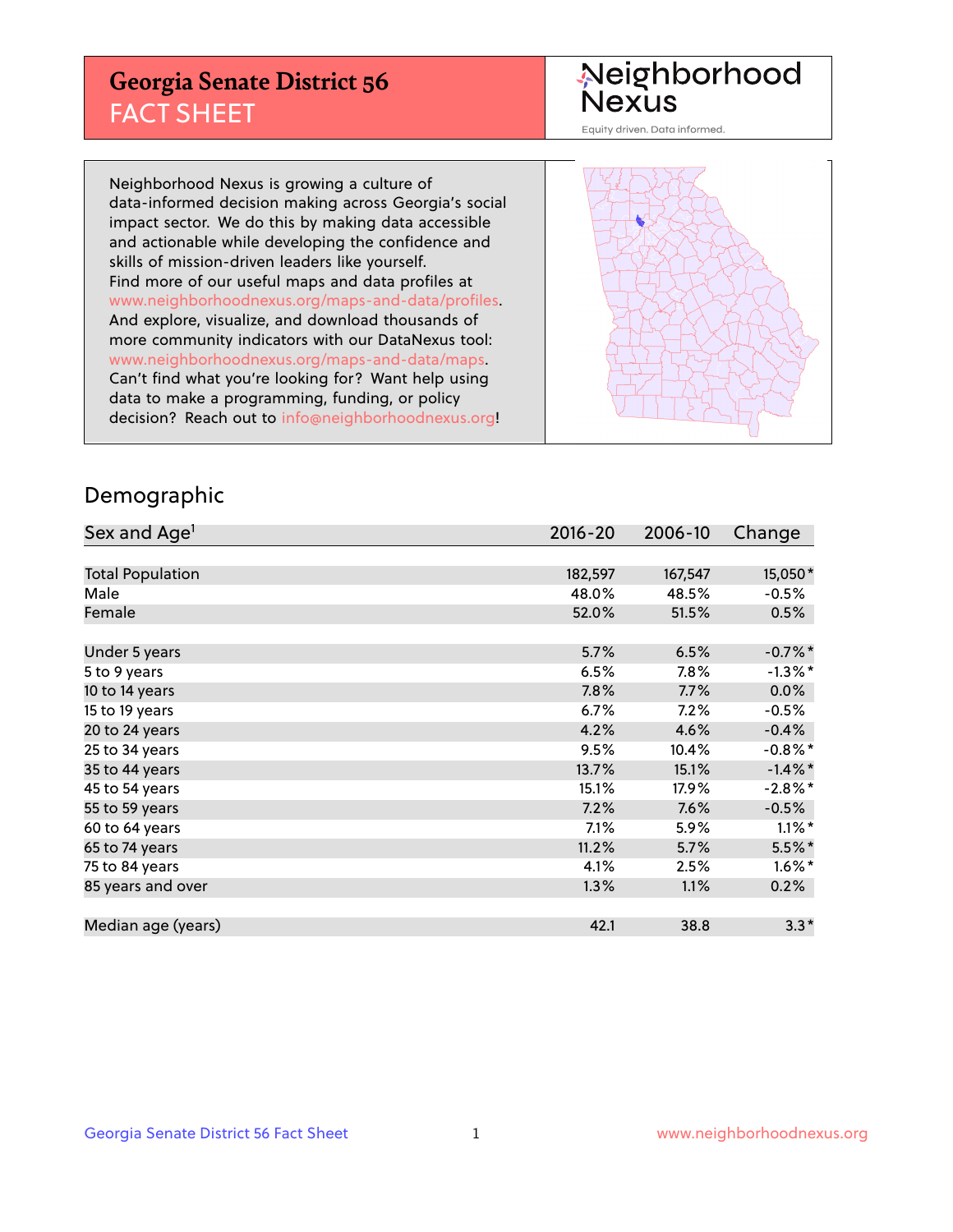## Demographic, continued...

| Race <sup>2</sup>                                            | $2016 - 20$ | 2006-10 | Change     |
|--------------------------------------------------------------|-------------|---------|------------|
| Total population                                             | 182,597     | 167,547 | 15,050*    |
| One race                                                     | 95.9%       | 98.2%   | $-2.3\%$ * |
| White                                                        | 82.6%       | 85.4%   | $-2.8\%$ * |
| <b>Black or African American</b>                             | 6.7%        | 5.8%    | 0.8%       |
| American Indian and Alaska Native                            | 0.2%        | 0.3%    | $-0.1%$    |
| Asian                                                        | 5.2%        | 4.0%    | $1.2\%$ *  |
| Native Hawaiian and Other Pacific Islander                   | 0.0%        | 0.0%    | 0.0%       |
| Some other race                                              | 1.2%        | 2.6%    | $-1.4\%$ * |
| Two or more races                                            | 4.1%        | 1.8%    | $2.3\%$ *  |
| Race alone or in combination with other race(s) <sup>3</sup> | $2016 - 20$ | 2006-10 | Change     |
| Total population                                             | 182,597     | 167,547 | 15,050*    |
| White                                                        | 86.0%       | 87.0%   | $-1.0\%$ * |
| <b>Black or African American</b>                             | 8.2%        | 6.7%    | $1.6\%$ *  |
| American Indian and Alaska Native                            | 0.8%        | 0.7%    | 0.0%       |
| Asian                                                        | 6.4%        | 4.6%    | $1.8\%$ *  |
| Native Hawaiian and Other Pacific Islander                   | 0.2%        | 0.1%    | 0.2%       |
| Some other race                                              | 2.6%        | 2.9%    | $-0.3%$    |
| Hispanic or Latino and Race <sup>4</sup>                     | $2016 - 20$ | 2006-10 | Change     |
| Total population                                             | 182,597     | 167,547 | 15,050*    |
| Hispanic or Latino (of any race)                             | 7.7%        | 6.1%    | $1.7\%$ *  |
| Not Hispanic or Latino                                       | 92.3%       | 93.9%   | $-1.7%$ *  |
| White alone                                                  | 77.4%       | 82.2%   | $-4.8\%$ * |
| Black or African American alone                              | 6.4%        | 5.7%    | 0.6%       |
| American Indian and Alaska Native alone                      | 0.1%        | 0.3%    | $-0.2%$    |
| Asian alone                                                  | 5.1%        | 4.0%    | $1.1\%$ *  |
| Native Hawaiian and Other Pacific Islander alone             | 0.0%        | 0.0%    | 0.0%       |
| Some other race alone                                        | 0.4%        | 0.3%    | 0.2%       |
| Two or more races                                            | 2.8%        | 1.5%    | $1.4\%$ *  |
| U.S. Citizenship Status <sup>5</sup>                         | $2016 - 20$ | 2006-10 | Change     |
| Foreign-born population                                      | 20,459      | 16,307  | $4,152*$   |
| Naturalized U.S. citizen                                     | 59.2%       | 50.7%   | $8.5\%$ *  |
| Not a U.S. citizen                                           | 40.8%       | 49.3%   | $-8.5%$ *  |
|                                                              |             |         |            |
| Citizen, Voting Age Population <sup>6</sup>                  | 2016-20     | 2006-10 | Change     |
| Citizen, 18 and over population                              | 130,181     | 115,263 | 14,919*    |
| Male                                                         | 47.3%       | 48.0%   | $-0.7%$    |
| Female                                                       | 52.7%       | 52.0%   | 0.7%       |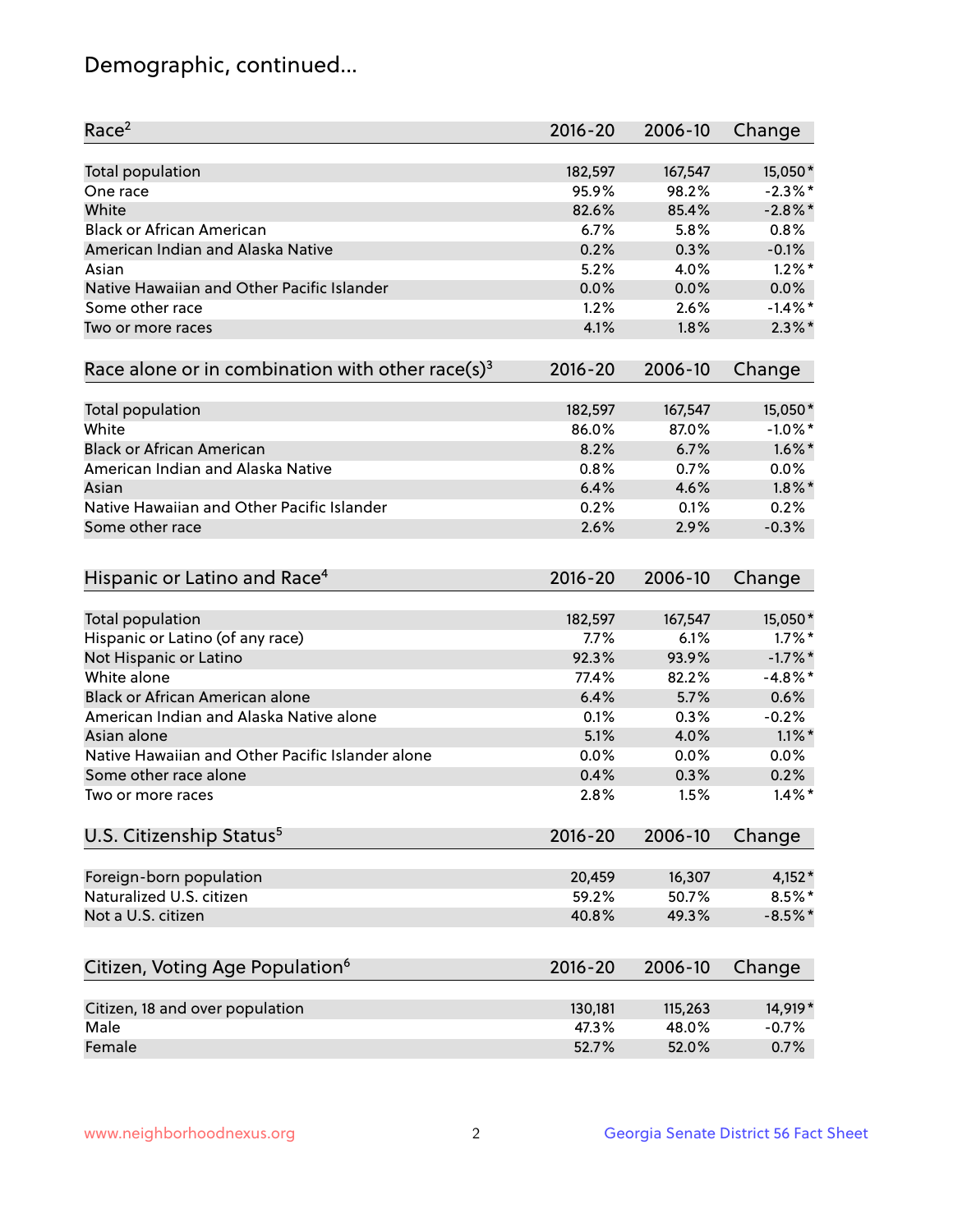#### Economic

| Income <sup>7</sup>                                 | 2016-20 | 2006-10 | Change     |
|-----------------------------------------------------|---------|---------|------------|
|                                                     |         |         |            |
| All households                                      | 67,017  | 60,279  | $6,738*$   |
| Less than \$10,000                                  | 2.5%    | 2.4%    | 0.1%       |
| \$10,000 to \$14,999                                | 1.4%    | 2.1%    | $-0.7%$    |
| \$15,000 to \$24,999                                | 4.2%    | 3.9%    | 0.3%       |
| \$25,000 to \$34,999                                | 4.2%    | 5.9%    | $-1.7%$ *  |
| \$35,000 to \$49,999                                | 8.0%    | 9.7%    | $-1.7%$ *  |
| \$50,000 to \$74,999                                | 13.8%   | 16.5%   | $-2.6\%$ * |
| \$75,000 to \$99,999                                | 12.8%   | 15.0%   | $-2.2\%$ * |
| \$100,000 to \$149,999                              | 19.4%   | 22.2%   | $-2.8\%$ * |
| \$150,000 to \$199,999                              | 14.2%   | 11.4%   | $2.9\%$ *  |
| \$200,000 or more                                   | 19.5%   | 10.9%   | $8.6\%$ *  |
| Median household income (dollars)                   | 108,096 | 90,787  | 17,309*    |
| Mean household income (dollars)                     | 138,702 | 110,310 | 28,392*    |
| With earnings                                       | 83.3%   | 89.3%   | $-6.0\%$ * |
| Mean earnings (dollars)                             | 139,508 | 107,165 | 32,344*    |
| <b>With Social Security</b>                         | 30.0%   | 19.8%   | 10.3%*     |
| Mean Social Security income (dollars)               | 24,011  | 17,904  | $6,107*$   |
| With retirement income                              | 22.7%   | 16.5%   | $6.2\%$ *  |
| Mean retirement income (dollars)                    | 31,993  | 25,175  | $6,818*$   |
| With Supplemental Security Income                   | 1.4%    | 1.5%    | $-0.1%$    |
| Mean Supplemental Security Income (dollars)         | 5,549   | 10,395  | $-4,846$   |
| With cash public assistance income                  | 0.8%    | 0.8%    | 0.0%       |
| Mean cash public assistance income (dollars)        | 1,539   | 3,821   | $-2,283$   |
| With Food Stamp/SNAP benefits in the past 12 months | 2.1%    | 2.0%    | 0.2%       |
| Families                                            | 50,728  | 47,517  | $3,211*$   |
| Less than \$10,000                                  | 1.8%    | 1.3%    | 0.5%       |
| \$10,000 to \$14,999                                | 0.5%    | 1.3%    | $-0.8%$    |
| \$15,000 to \$24,999                                | 2.4%    | 2.6%    | $-0.1%$    |
| \$25,000 to \$34,999                                | 2.9%    | 4.7%    | $-1.8\%$ * |
| \$35,000 to \$49,999                                | 5.8%    | 7.5%    | $-1.7%$    |
| \$50,000 to \$74,999                                | 10.8%   | 15.3%   | $-4.5%$ *  |
| \$75,000 to \$99,999                                | 13.0%   | 15.8%   | $-2.9\%$ * |
| \$100,000 to \$149,999                              | 22.0%   | 25.2%   | $-3.2%$ *  |
| \$150,000 to \$199,999                              | 17.1%   | 13.5%   | $3.6\%$ *  |
| \$200,000 or more                                   | 23.6%   | 12.9%   | 10.8%*     |
| Median family income (dollars)                      | 128,731 | 102,871 | 25,861*    |
|                                                     |         |         |            |
| Mean family income (dollars)                        | 157,401 | 121,795 | 35,606*    |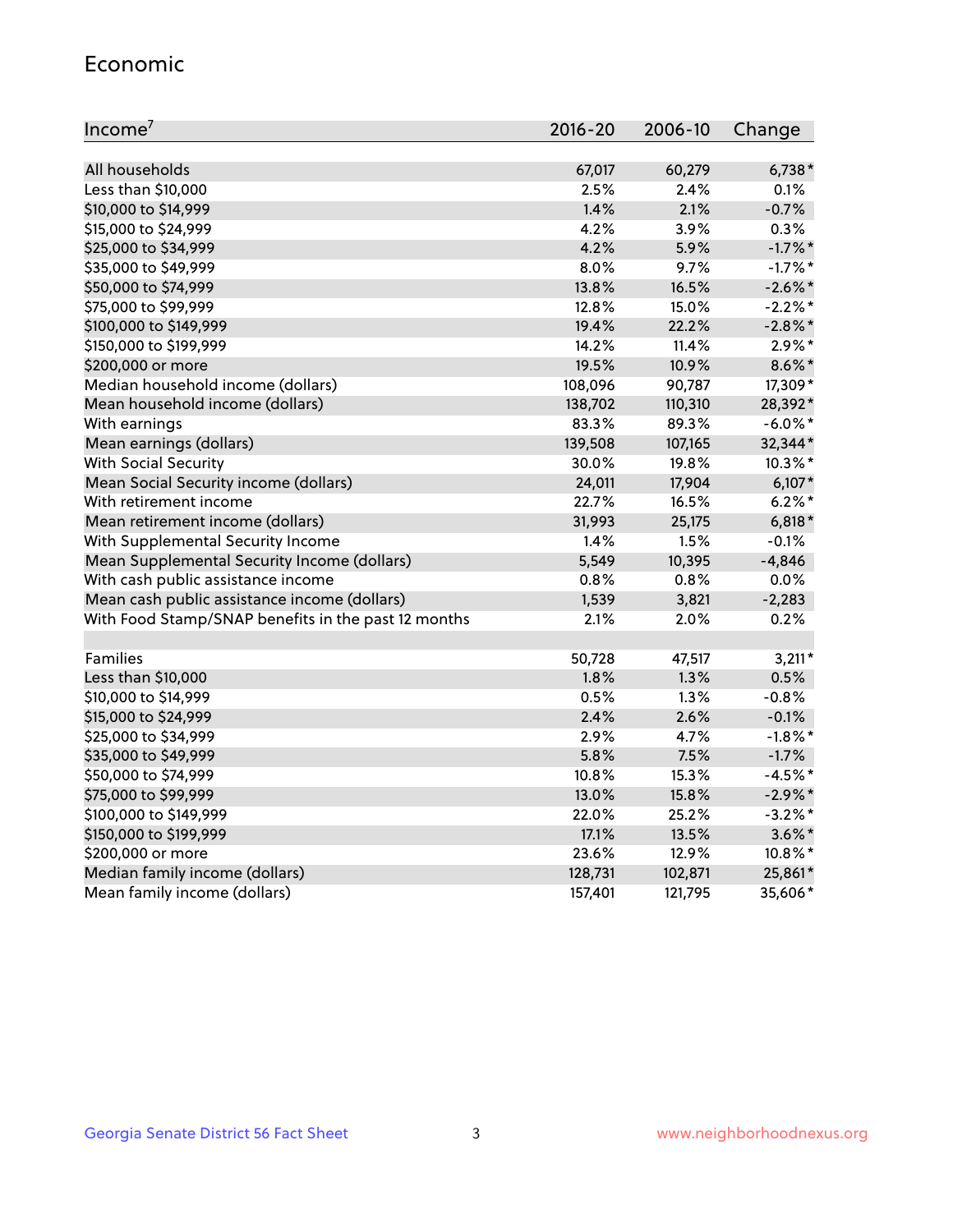## Economic, continued...

| Income, continued <sup>8</sup>                           | $2016 - 20$ | 2006-10 | Change    |
|----------------------------------------------------------|-------------|---------|-----------|
|                                                          |             |         |           |
| Nonfamily households                                     | 16,290      | 12,762  | $3,527*$  |
| Median nonfamily income (dollars)                        | 56,282      | 49,134  | $7,148*$  |
| Mean nonfamily income (dollars)                          | 76,222      | 64,779  | $11,443*$ |
|                                                          |             |         |           |
| Median earnings for workers (dollars)                    | 52,900      | 43,889  | $9,011*$  |
| Median earnings for male full-time, year-round workers   | 92,205      | 77,052  | 15,152*   |
| (dollars)                                                |             |         |           |
| Median earnings for female full-time, year-round workers | 59,910      | 48,448  | $11,462*$ |
| (dollars)                                                |             |         |           |
|                                                          |             |         |           |
| Per capita income (dollars)                              | 51,732      | 40,158  | $11,573*$ |
|                                                          |             |         |           |
| Families and People Below Poverty Level <sup>9</sup>     | $2016 - 20$ | 2006-10 | Change    |
|                                                          |             |         |           |
| <b>All families</b>                                      | 3.0%        | 3.4%    | $-0.4%$   |
| With related children under 18 years                     | 3.0%        | 4.4%    | $-1.3%$   |
| With related children under 5 years only                 | 3.5%        | 2.7%    | 0.8%      |
| Married couple families                                  | 1.8%        | 2.3%    | $-0.5%$   |
| With related children under 18 years                     | 1.6%        | 2.5%    | $-1.0%$   |
| With related children under 5 years only                 | 1.0%        | 1.4%    | $-0.4%$   |
| Families with female householder, no husband present     | 12.0%       | 10.1%   | 1.9%      |
| With related children under 18 years                     | 12.2%       | 13.0%   | $-0.8%$   |
| With related children under 5 years only                 | 18.0%       | 14.4%   | 3.6%      |
|                                                          |             |         |           |
| All people                                               | 4.1%        | 4.6%    | $-0.5%$   |
| Under 18 years                                           | 3.7%        | 5.0%    | $-1.3%$   |
| Related children under 18 years                          | 3.6%        | 4.8%    | $-1.2%$   |
| Related children under 5 years                           | 4.8%        | 4.6%    | 0.2%      |
| Related children 5 to 17 years                           | 3.3%        | 4.9%    | $-1.6%$   |
| 18 years and over                                        | 4.3%        | 4.5%    | $-0.2%$   |
| 18 to 64 years                                           | 4.0%        | 4.3%    | $-0.3%$   |
| 65 years and over                                        | 5.1%        | 5.5%    | $-0.3%$   |
| People in families                                       | 2.9%        | 3.5%    | $-0.6%$   |
| Unrelated individuals 15 years and over                  | 13.0%       | 14.3%   | $-1.4%$   |
|                                                          |             |         |           |
| Non-Hispanic white people                                | 3.5%        | 4.0%    | $-0.5%$   |
| Black or African-American people                         | 8.7%        | 8.6%    | 0.1%      |
| Asian people                                             | 2.2%        | 8.1%    | $-5.9%$   |
| Hispanic or Latino people                                | 8.1%        | 6.9%    | 1.2%      |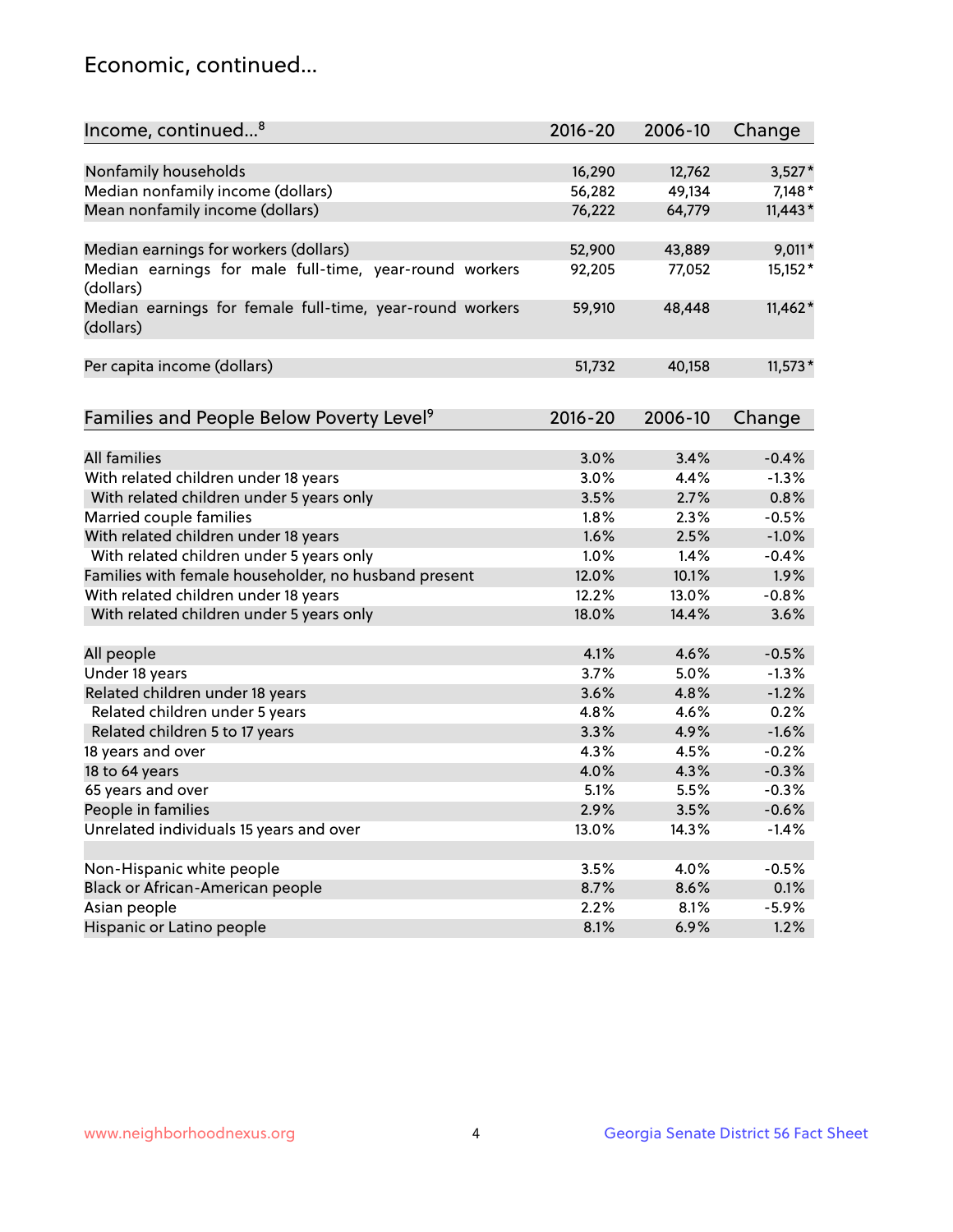## Employment

| Employment Status <sup>10</sup>                                                               | $2016 - 20$ | 2006-10 | Change     |
|-----------------------------------------------------------------------------------------------|-------------|---------|------------|
|                                                                                               |             |         |            |
| Population 16 years and over                                                                  | 143,305     | 127,673 | 15,632*    |
| In labor force                                                                                | 66.6%       | 71.5%   | $-4.8\%$ * |
| Civilian labor force                                                                          | 66.6%       | 71.4%   | $-4.8\%$ * |
| Employed                                                                                      | 63.9%       | 67.5%   | $-3.6\%$ * |
| Unemployed                                                                                    | 2.7%        | 3.9%    | $-1.3%$    |
| <b>Armed Forces</b>                                                                           | 0.1%        | 0.0%    | $0.0\%$    |
| Not in labor force                                                                            | 33.4%       | 28.5%   | 4.8%*      |
| Civilian labor force                                                                          | 95,394      | 91,179  | 4,216 *    |
| <b>Unemployment Rate</b>                                                                      | 4.0%        | 5.5%    | $-1.5%$    |
|                                                                                               |             |         |            |
| Females 16 years and over                                                                     | 75,408      | 66,526  | 8,882*     |
| In labor force                                                                                | 59.8%       | 63.1%   | $-3.3\%$ * |
| Civilian labor force                                                                          | 59.8%       | 63.1%   | $-3.3\%$ * |
| Employed                                                                                      | 57.2%       | 59.8%   | $-2.6%$    |
| Own children of the householder under 6 years                                                 | 12,489      | 13,054  | $-565$     |
| All parents in family in labor force                                                          | 71.5%       | 59.3%   | 12.3%*     |
|                                                                                               |             |         |            |
| Own children of the householder 6 to 17 years                                                 | 31,707      | 31,308  | 399        |
| All parents in family in labor force                                                          | 71.0%       | 68.5%   | 2.5%       |
|                                                                                               |             |         |            |
| Industry <sup>11</sup>                                                                        | $2016 - 20$ | 2006-10 | Change     |
|                                                                                               |             |         |            |
| Civilian employed population 16 years and over                                                | 91,557      | 86,156  | 5,401*     |
| Agriculture, forestry, fishing and hunting, and mining                                        | 0.2%        | 0.2%    | $-0.0%$    |
| Construction                                                                                  | 5.2%        | 5.8%    | $-0.6%$    |
| Manufacturing                                                                                 | 8.5%        | 8.4%    | 0.0%       |
| Wholesale trade                                                                               | 3.7%        | 5.1%    | $-1.4\%$ * |
| Retail trade                                                                                  | 10.4%       | 11.8%   | $-1.4\%$ * |
| Transportation and warehousing, and utilities                                                 | 4.4%        | 3.4%    | $1.0\%$ *  |
| Information                                                                                   | 3.2%        | 4.3%    | $-1.1\%$ * |
| Finance and insurance, and real estate and rental and leasing                                 | 10.1%       | 10.6%   | $-0.4%$    |
| Professional, scientific, and management, and administrative<br>and waste management services | 20.9%       | 17.9%   | $3.1\%$ *  |
| Educational services, and health care and social assistance                                   | 18.5%       | 17.6%   | 0.9%       |
| Arts, entertainment, and recreation, and accommodation and                                    | 7.5%        | 7.6%    | $-0.1%$    |
| food services                                                                                 |             |         |            |
| Other services, except public administration                                                  | 5.3%        | 4.7%    | 0.5%       |
| Public administration                                                                         | 2.0%        | 2.5%    | $-0.5%$    |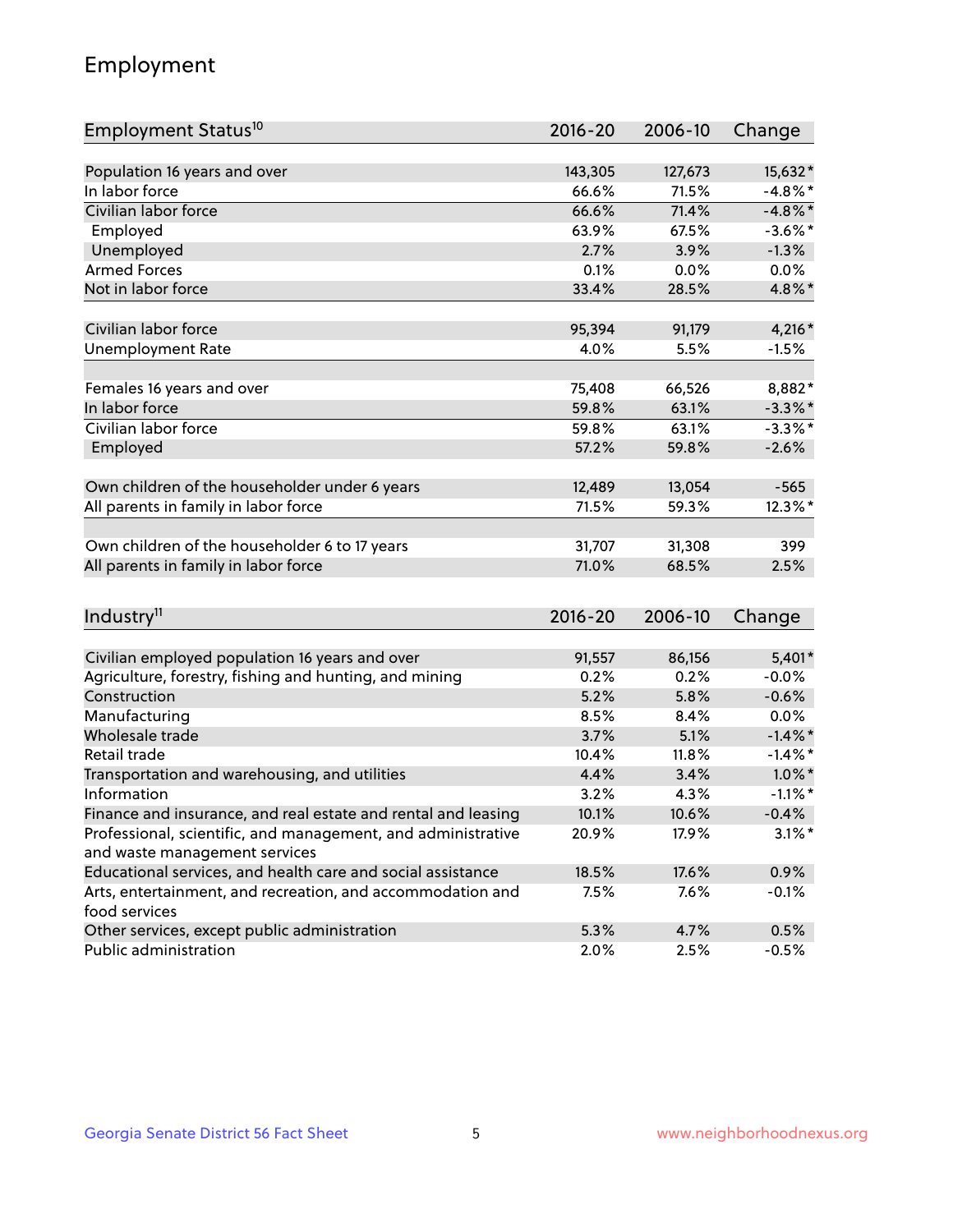## Employment, continued...

| Occupation <sup>12</sup>                                                    | $2016 - 20$     | 2006-10         | Change            |
|-----------------------------------------------------------------------------|-----------------|-----------------|-------------------|
| Civilian employed population 16 years and over                              | 91,557          | 86,156          | $5,401*$          |
| Management, business, science, and arts occupations                         | 55.7%           | 50.6%           | $5.0\%$ *         |
| Service occupations                                                         | 11.0%           | 10.4%           | 0.5%              |
| Sales and office occupations                                                | 22.8%           | 28.4%           | $-5.6\%$ *        |
|                                                                             | 4.7%            | 5.4%            | $-0.7%$           |
| Natural<br>and<br>resources,<br>construction,<br>maintenance<br>occupations |                 |                 |                   |
| Production, transportation, and material moving occupations                 | 5.9%            | 5.2%            | 0.7%              |
| Class of Worker <sup>13</sup>                                               | $2016 - 20$     | 2006-10         | Change            |
| Civilian employed population 16 years and over                              | 91,557          | 86,156          | $5,401*$          |
| Private wage and salary workers                                             | 85.7%           | 83.4%           | 2.3%              |
|                                                                             |                 | 9.6%            | $-1.3%$           |
| Government workers                                                          | 8.3%            |                 |                   |
| Self-employed in own not incorporated business workers                      | 5.8%            | 6.7%            | $-0.9%$ *         |
| Unpaid family workers                                                       | 0.2%            | 0.3%            | $-0.1%$           |
| Job Flows <sup>14</sup>                                                     | 2019            | 2010            | Change            |
|                                                                             |                 |                 |                   |
| Total Jobs in district                                                      | 62,642          | 42,384          | 20,258            |
| Held by residents of district                                               | 16.2%           | 19.2%           | $-3.0%$           |
| Held by non-residents of district                                           | 83.8%           | 80.8%           | 3.0%              |
| Jobs by Industry Sector <sup>15</sup>                                       | 2019            | 2010            | Change            |
| Total Jobs in district                                                      | 62,642          | 42,384          | 20,258            |
|                                                                             | 10.6%           | 7.7%            | 2.9%              |
| Goods Producing sectors                                                     |                 |                 |                   |
| Trade, Transportation, and Utilities sectors                                | 20.2%           | 24.0%           | $-3.9%$           |
| All Other Services sectors                                                  | 69.2%           | 68.3%           | 0.9%              |
| Total Jobs in district held by district residents                           | 10,145          | 8,125           | 2,020             |
| <b>Goods Producing sectors</b>                                              | 10.4%           | 7.9%            | 2.5%              |
| Trade, Transportation, and Utilities sectors                                | 16.3%           | 19.0%           | $-2.8%$           |
| All Other Services sectors                                                  | 73.4%           | 73.1%           | 0.3%              |
|                                                                             |                 |                 |                   |
| Jobs by Earnings <sup>16</sup>                                              | 2019            | 2010            | Change            |
| Total Jobs in district                                                      |                 |                 |                   |
|                                                                             | 62,642<br>29.4% | 42,384<br>30.6% | 20,258<br>$-1.2%$ |
| Jobs with earnings \$1250/month or less                                     |                 |                 |                   |
| Jobs with earnings \$1251/month to \$3333/month                             | 34.2%           | 36.9%           | $-2.7%$           |
| Jobs with earnings greater than \$3333/month                                | 36.4%           | 32.5%           | 3.9%              |
| Total Jobs in district held by district residents                           | 10,145          | 8,125           | 2,020             |
| Jobs with earnings \$1250/month or less                                     | 31.9%           | 32.3%           | $-0.3%$           |
| Jobs with earnings \$1251/month to \$3333/month                             | 29.6%           | 33.8%           | $-4.2%$           |
| Jobs with earnings greater than \$3333/month                                | 38.5%           | 33.9%           | 4.5%              |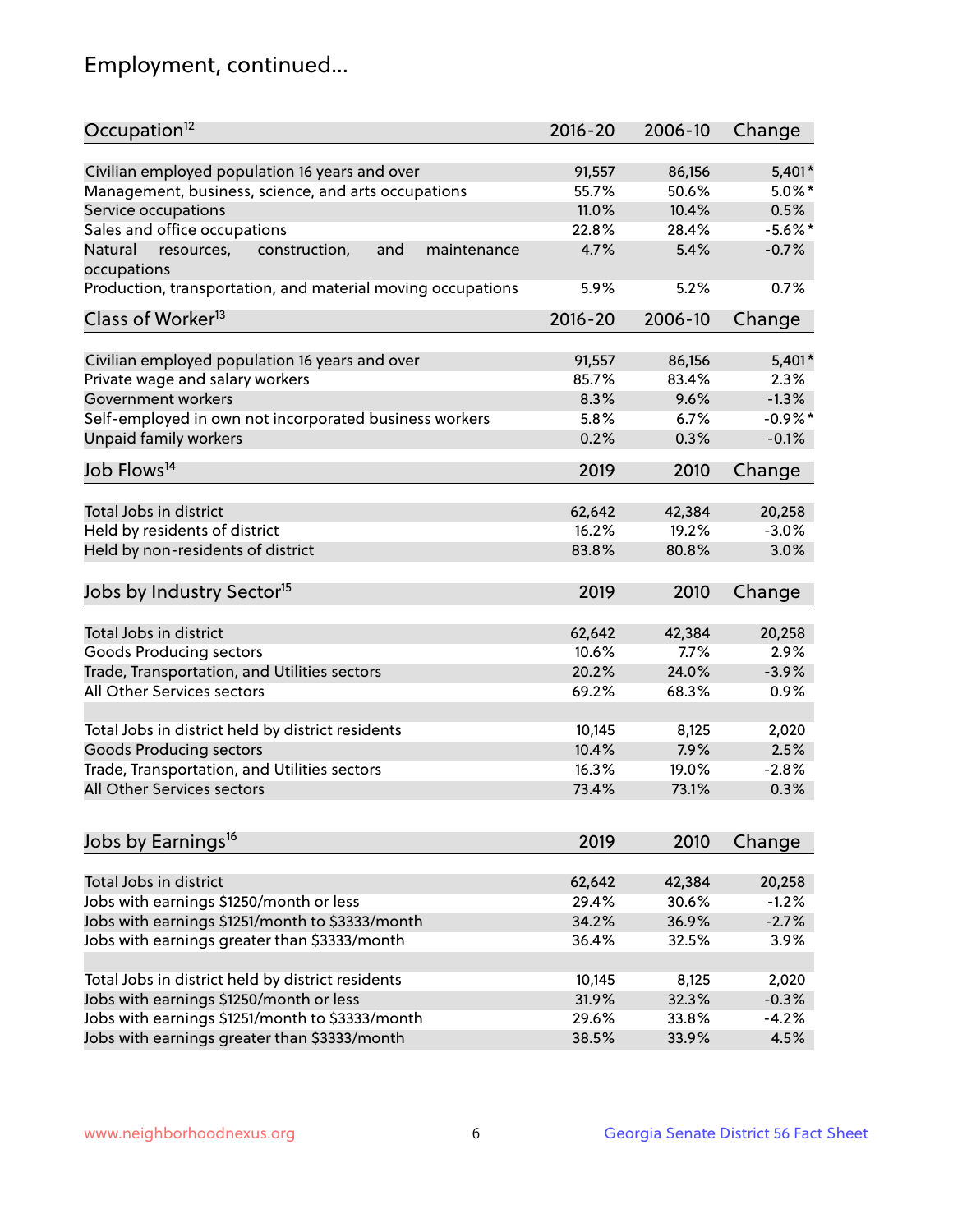## Employment, continued...

| 2019   | 2010   | Change  |
|--------|--------|---------|
|        |        |         |
| 62,642 | 42,384 | 20,258  |
| 27.8%  | 25.7%  | 2.1%    |
| 51.2%  | 56.9%  | $-5.7%$ |
| 21.0%  | 17.5%  | 3.6%    |
|        |        |         |
| 10,145 | 8.125  | 2,020   |
| 24.7%  | 22.5%  | 2.2%    |
| 47.5%  | 54.1%  | $-6.6%$ |
| 27.7%  | 23.3%  | 4.4%    |
|        |        |         |

#### Education

| School Enrollment <sup>18</sup>                | $2016 - 20$ | 2006-10  | Change     |
|------------------------------------------------|-------------|----------|------------|
|                                                |             |          |            |
| Population 3 years and over enrolled in school | 46,838      | 47,061   | $-223$     |
| Nursery school, preschool                      | $7.4\%$     | 8.6%     | $-1.2%$    |
| Kindergarten                                   | 4.1%        | 5.1%     | $-1.0%$    |
| Elementary school (grades 1-8)                 | 45.3%       | 45.4%    | $-0.1%$    |
| High school (grades 9-12)                      | 24.7%       | 23.2%    | 1.5%       |
| College or graduate school                     | 18.5%       | 17.7%    | $0.8\%$    |
| Educational Attainment <sup>19</sup>           | $2016 - 20$ | 2006-10  | Change     |
|                                                |             |          |            |
| Population 25 years and over                   | 126,279     | 110,909  | 15,370*    |
| Less than 9th grade                            | 1.2%        | 1.6%     | $-0.4%$    |
| 9th to 12th grade, no diploma                  | 2.3%        | 3.2%     | $-0.9%$    |
| High school graduate (includes equivalency)    | 13.4%       | 16.9%    | $-3.5\%$ * |
| Some college, no degree                        | 17.5%       | 20.0%    | $-2.5%$ *  |
| Associate's degree                             | 7.0%        | 6.9%     | 0.1%       |
| Bachelor's degree                              | 37.6%       | 34.6%    | $3.0\%$ *  |
| Graduate or professional degree                | 21.0%       | $16.9\%$ | $4.2\%$ *  |
|                                                |             |          |            |
| Percent high school graduate or higher         | 96.5%       | 95.3%    | 1.2%       |
| Percent bachelor's degree or higher            | 58.6%       | 51.5%    | $7.1\%$ *  |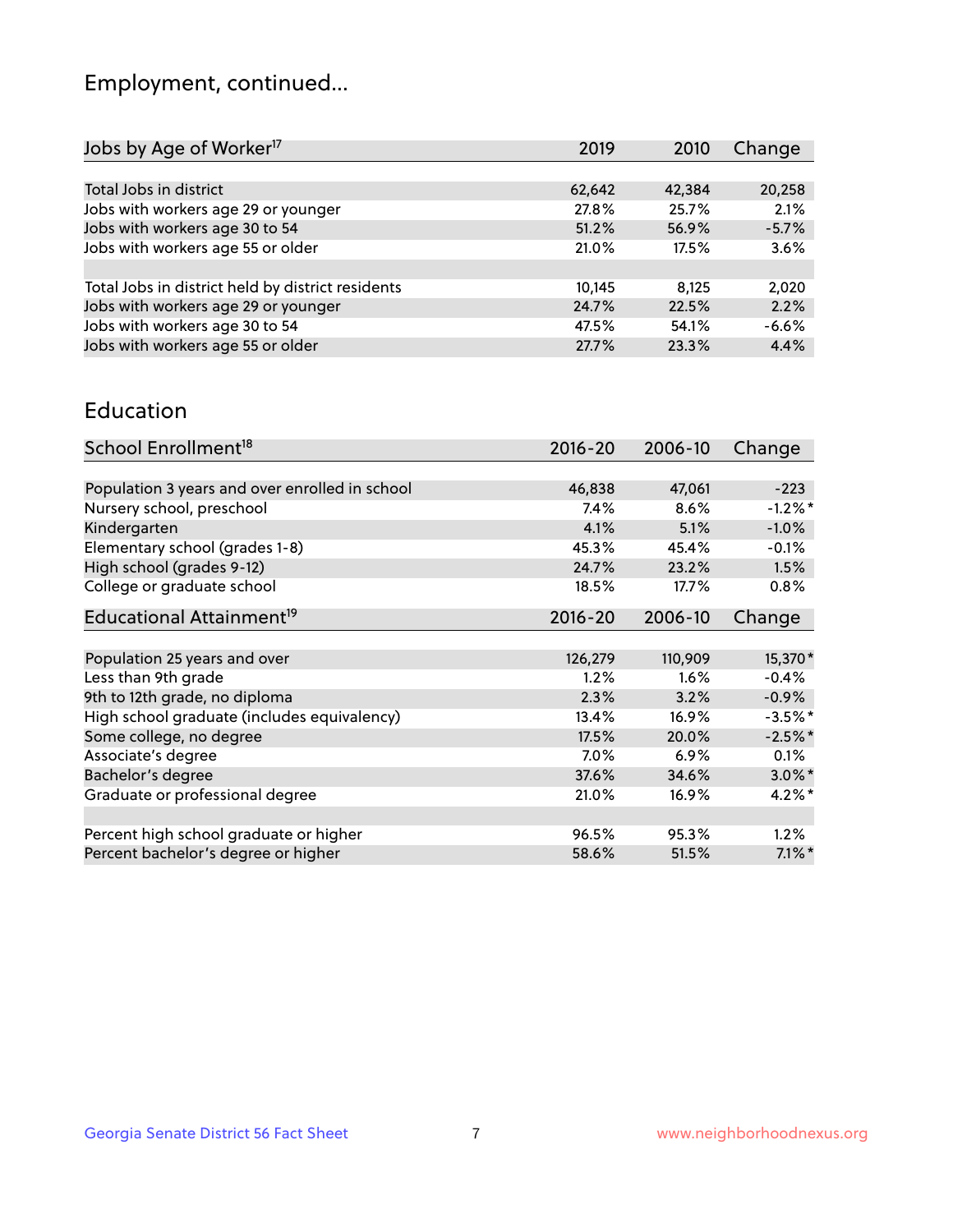## Housing

| Households by Type <sup>20</sup>                     | 2016-20      | 2006-10      | Change       |
|------------------------------------------------------|--------------|--------------|--------------|
|                                                      |              |              |              |
| <b>Total households</b>                              | 67,017       | 60,279       | $6,738*$     |
| Family households (families)                         | 75.7%        | 78.8%        | $-3.1\%$ *   |
| With own children under 18 years                     | 35.5%        | 39.7%        | $-4.2%$      |
| Married-couple family                                | 64.8%        | 66.8%        | $-2.0\%$ *   |
| With own children of the householder under 18 years  | 29.9%        | 32.5%        | $-2.6\%$ *   |
| Male householder, no wife present, family            | 2.8%         | 3.1%         | $-0.3%$      |
| With own children of the householder under 18 years  | 1.4%         | 1.8%         | $-0.3%$      |
| Female householder, no husband present, family       | 8.1%         | 8.9%         | $-0.9%$      |
| With own children of the householder under 18 years  | 4.2%         | 5.5%         | $-1.3\%$ *   |
| Nonfamily households                                 | 24.3%        | 21.2%        | $3.1\%$ *    |
| Householder living alone                             | 20.3%        | 17.5%        | $2.8\%$ *    |
| 65 years and over                                    | 10.2%        | 4.9%         | $5.3\%$ *    |
| Households with one or more people under 18 years    | 37.3%        | 41.5%        | $-4.3\%$ *   |
| Households with one or more people 65 years and over | 31.0%        | 17.9%        | $13.2\%$ *   |
|                                                      |              |              |              |
| Average household size                               | 2.72         | 2.77         | $-0.05*$     |
| Average family size                                  | 3.15         | 3.15         | $-0.00$      |
| Housing Occupancy <sup>21</sup>                      | $2016 - 20$  | 2006-10      | Change       |
| Total housing units                                  | 69,927       | 63,474       | $6,452*$     |
| Occupied housing units                               | 95.8%        | 95.0%        | 0.9%         |
| Vacant housing units                                 | 4.2%         | 5.0%         | $-0.9%$      |
|                                                      |              |              |              |
| Homeowner vacancy rate                               | 0.8          | 2.4          | $-1.7*$      |
| Rental vacancy rate                                  | 7.0          | 8.2          | $-1.3$       |
| Units in Structure <sup>22</sup>                     | 2016-20      | 2006-10      | Change       |
| Total housing units                                  | 69,927       | 63,474       | $6,452*$     |
| 1-unit, detached                                     | 84.2%        | 87.7%        | $-3.5%$ *    |
|                                                      |              |              |              |
| 1-unit, attached                                     | 6.6%<br>0.9% | 5.4%<br>0.3% | 1.1%<br>0.6% |
| 2 units                                              |              |              |              |
| 3 or 4 units<br>5 to 9 units                         | 0.9%         | 0.5%         | 0.4%         |
|                                                      | 0.9%         | 1.0%         | $-0.1%$      |
| 10 to 19 units                                       | 1.9%         | 1.9%         | $-0.1%$      |
| 20 or more units                                     | 3.7%         | 2.3%         | 1.4%         |
| Mobile home                                          | 0.9%         | 0.8%         | 0.1%         |
| Boat, RV, van, etc.                                  | 0.0%         | 0.0%         | 0.0%         |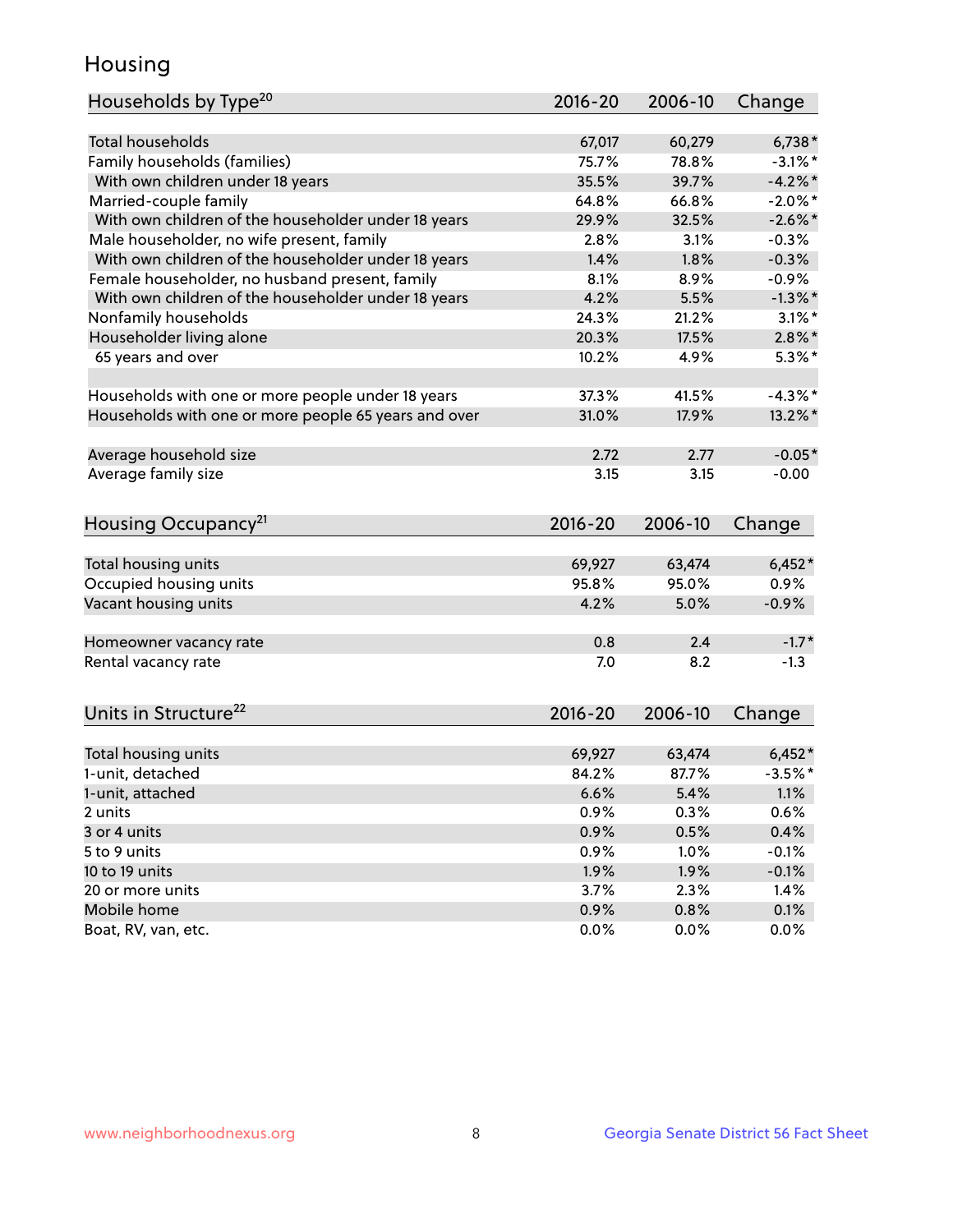## Housing, Continued...

| Year Structure Built <sup>23</sup>             | 2016-20     | 2006-10 | Change      |
|------------------------------------------------|-------------|---------|-------------|
| Total housing units                            | 69,927      | 63,474  | $6,452*$    |
| Built 2014 or later                            | 5.4%        | (X)     | (X)         |
| Built 2010 to 2013                             | 3.1%        | (X)     | (X)         |
| Built 2000 to 2009                             | 18.4%       | 18.3%   | 0.2%        |
| Built 1990 to 1999                             | 18.2%       | 20.1%   | $-1.9%$ *   |
| Built 1980 to 1989                             | 31.5%       | 34.9%   | $-3.4%$ *   |
| Built 1970 to 1979                             | 19.1%       | 21.3%   | $-2.2\%$ *  |
| Built 1960 to 1969                             | 2.8%        | 2.9%    | $-0.1%$     |
| Built 1950 to 1959                             | 0.9%        | 1.2%    | $-0.3%$     |
| Built 1940 to 1949                             | 0.2%        | 0.5%    | $-0.3%$     |
| Built 1939 or earlier                          | 0.3%        | 0.8%    | $-0.4%$     |
| Housing Tenure <sup>24</sup>                   | $2016 - 20$ | 2006-10 | Change      |
| Occupied housing units                         | 67,017      | 60,279  | $6,738*$    |
| Owner-occupied                                 | 84.5%       | 87.0%   | $-2.5%$ *   |
| Renter-occupied                                | 15.5%       | 13.0%   | $2.5\%$ *   |
| Average household size of owner-occupied unit  | 2.78        | 2.80    | $-0.02$     |
| Average household size of renter-occupied unit | 2.38        | 2.59    | $-0.21*$    |
| Residence 1 Year Ago <sup>25</sup>             | 2016-20     | 2006-10 | Change      |
| Population 1 year and over                     | 180,387     | 165,534 | 14,854*     |
| Same house                                     | 88.8%       | 87.5%   | $1.4\%$ *   |
| Different house in the U.S.                    | 10.9%       | 12.2%   | $-1.4%$     |
| Same county                                    | 4.4%        | 5.7%    | $-1.4\%$ *  |
| Different county                               | 6.5%        | 6.5%    | $-0.0%$     |
| Same state                                     | 4.3%        | 3.7%    | 0.6%        |
| Different state                                | 2.2%        | 2.8%    | $-0.6%$     |
| Abroad                                         | 0.3%        | 0.3%    | $-0.0%$     |
| Value of Housing Unit <sup>26</sup>            | 2016-20     | 2006-10 | Change      |
| Owner-occupied units                           | 56,634      | 52,464  | 4,170*      |
| Less than \$50,000                             | 1.0%        | 1.0%    | $-0.0%$     |
| \$50,000 to \$99,999                           | 0.9%        | 1.4%    | $-0.6%$     |
| \$100,000 to \$149,999                         | 3.1%        | 8.3%    | $-5.2\%$ *  |
| \$150,000 to \$199,999                         | 9.2%        | 19.3%   | $-10.0\%$ * |
| \$200,000 to \$299,999                         | 24.0%       | 29.1%   | $-5.1\%$ *  |
| \$300,000 to \$499,999                         | 39.1%       | 28.9%   | 10.2%*      |
| \$500,000 to \$999,999                         | 21.0%       | 11.0%   | 10.0%*      |
| \$1,000,000 or more                            | 1.7%        | 1.0%    | 0.7%        |
| Median (dollars)                               | 354,104     | 264,028 | 90,076*     |
| Mortgage Status <sup>27</sup>                  | 2016-20     | 2006-10 | Change      |
| Owner-occupied units                           | 56,634      | 52,464  | 4,170*      |
| Housing units with a mortgage                  | 72.6%       | 82.2%   | $-9.6%$ *   |
| Housing units without a mortgage               | 27.4%       | 17.8%   | $9.6\%*$    |
|                                                |             |         |             |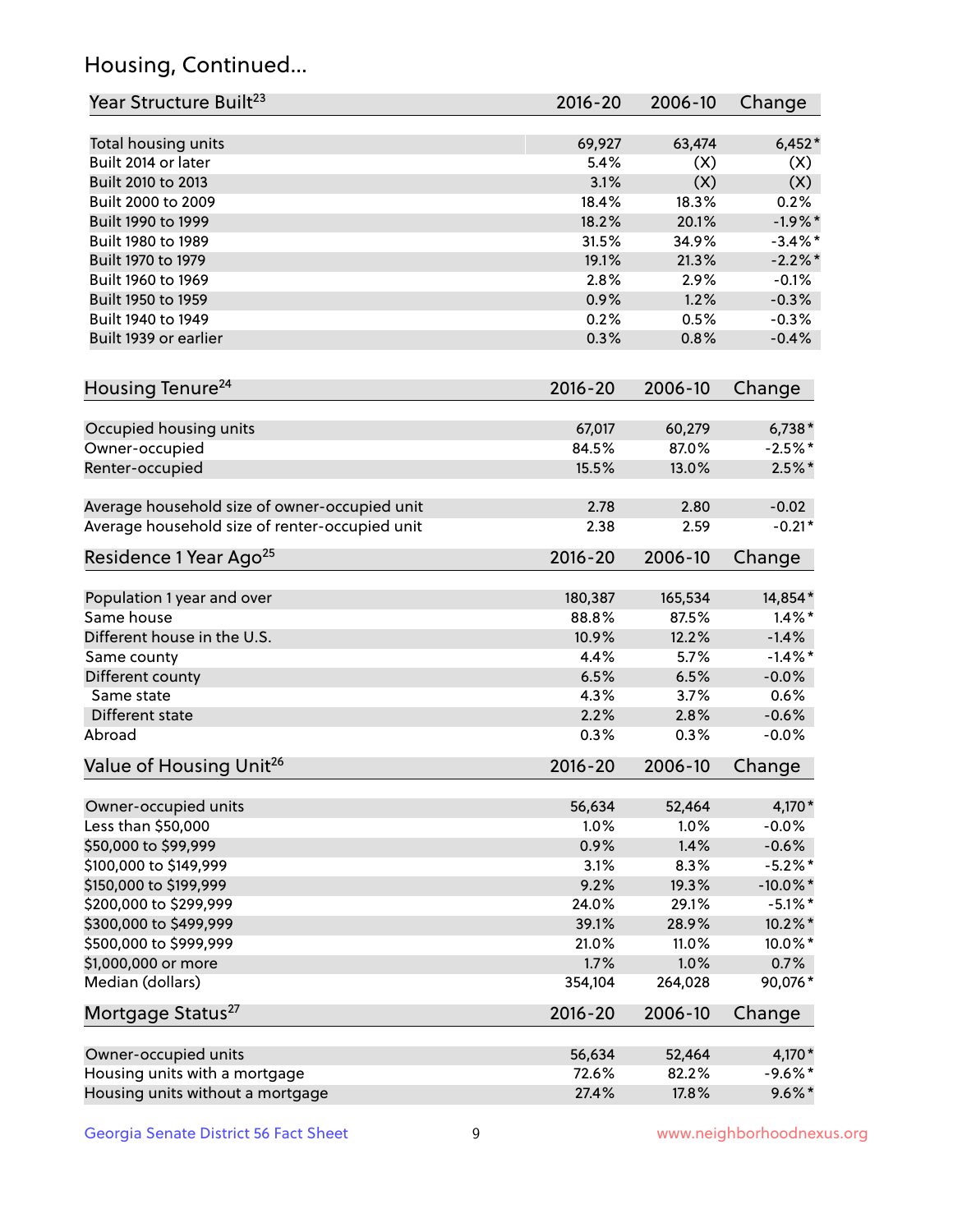## Housing, Continued...

| Selected Monthly Owner Costs <sup>28</sup>                                            | 2016-20     | 2006-10 | Change     |
|---------------------------------------------------------------------------------------|-------------|---------|------------|
| Housing units with a mortgage                                                         | 41,123      | 43,128  | $-2,004*$  |
| Less than \$300                                                                       | 0.1%        | 0.0%    | 0.0%       |
| \$300 to \$499                                                                        | 0.3%        | 0.5%    | $-0.1%$    |
| \$500 to \$999                                                                        | 8.2%        | 6.3%    | 1.9%       |
| \$1,000 to \$1,499                                                                    | 21.2%       | 24.9%   | $-3.8\%$ * |
| \$1,500 to \$1,999                                                                    | 24.2%       | 26.5%   | $-2.3\%$ * |
| \$2,000 to \$2,999                                                                    | 31.7%       | 28.1%   | $3.6\%$ *  |
| \$3,000 or more                                                                       | 14.4%       | 13.7%   | 0.7%       |
| Median (dollars)                                                                      | 1,920       | 1,846   | $74*$      |
| Housing units without a mortgage                                                      | 15,511      | 9,337   | $6,174*$   |
| Less than \$150                                                                       | 1.9%        | 1.1%    | 0.9%       |
| \$150 to \$249                                                                        | 3.4%        | 6.6%    | $-3.1%$    |
| \$250 to \$349                                                                        | 11.5%       | 14.9%   | $-3.3%$    |
| \$350 to \$499                                                                        | 27.2%       | 28.8%   | $-1.6%$    |
| \$500 to \$699                                                                        | 31.5%       | 27.9%   | 3.6%       |
| \$700 or more                                                                         | 24.4%       | 20.8%   | 3.6%       |
| Median (dollars)                                                                      | 532         | 494     | $38*$      |
| Selected Monthly Owner Costs as a Percentage of<br>Household Income <sup>29</sup>     | $2016 - 20$ | 2006-10 | Change     |
| Housing units with a mortgage (excluding units where<br>SMOCAPI cannot be computed)   | 40,990      | 43,025  | $-2,036*$  |
| Less than 20.0 percent                                                                | 57.0%       | 40.6%   | 16.3%*     |
| 20.0 to 24.9 percent                                                                  | 15.1%       | 17.6%   | $-2.6\%$ * |
| 25.0 to 29.9 percent                                                                  | 10.6%       | 11.6%   | $-1.0\%$   |
| 30.0 to 34.9 percent                                                                  | 4.5%        | 8.1%    | $-3.6\%$ * |
| 35.0 percent or more                                                                  | 12.9%       | 22.1%   | $-9.2%$ *  |
| Not computed                                                                          | 134         | 102     | 31         |
| Housing unit without a mortgage (excluding units where<br>SMOCAPI cannot be computed) | 15,434      | 9,239   | $6,194*$   |
| Less than 10.0 percent                                                                | 63.2%       | 56.0%   | 7.2%       |
| 10.0 to 14.9 percent                                                                  | 15.6%       | 15.2%   | 0.5%       |
| 15.0 to 19.9 percent                                                                  | 6.6%        | 10.3%   | $-3.7%$    |
| 20.0 to 24.9 percent                                                                  | 3.1%        | 5.5%    | $-2.4%$    |
| 25.0 to 29.9 percent                                                                  | 2.2%        | 2.8%    | $-0.6%$    |
| 30.0 to 34.9 percent                                                                  | 1.8%        | 1.3%    | 0.5%       |
| 35.0 percent or more                                                                  | 7.6%        | 9.0%    | $-1.5%$    |
| Not computed                                                                          | 77          | 97      | $-20$      |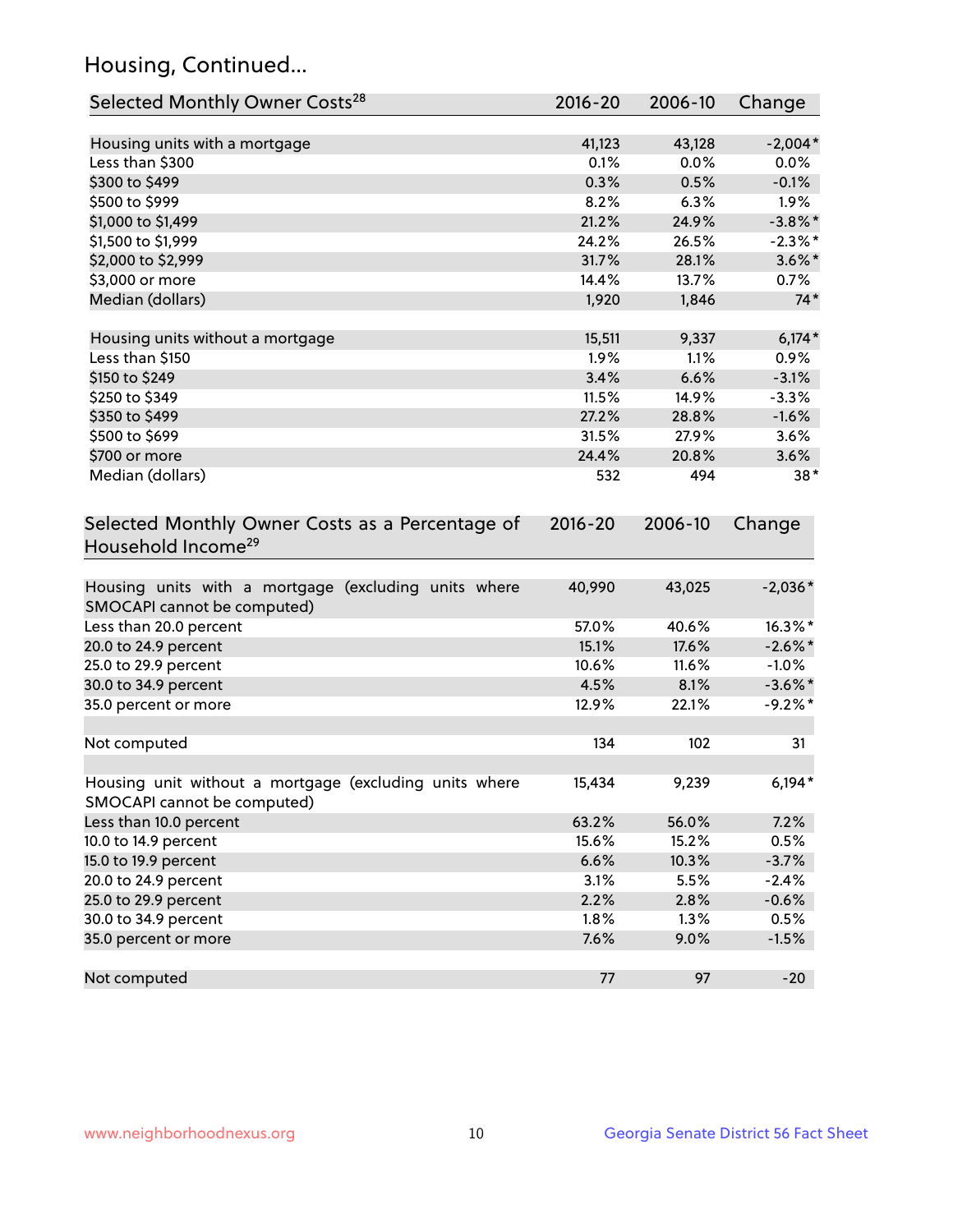## Housing, Continued...

| Gross Rent <sup>30</sup>                                     | 2016-20     | 2006-10 | Change   |
|--------------------------------------------------------------|-------------|---------|----------|
|                                                              |             |         |          |
| Occupied units paying rent                                   | 9,883       | 7,420   | $2,463*$ |
| Less than \$200                                              | 0.2%        | 0.4%    | $-0.2%$  |
| \$200 to \$499                                               | 1.6%        | 2.7%    | $-1.1%$  |
| \$500 to \$749                                               | 2.7%        | 8.9%    | $-6.2%$  |
| \$750 to \$999                                               | 10.8%       | 21.5%   | $-10.7%$ |
| \$1,000 to \$1,499                                           | 34.2%       | 41.7%   | $-7.6%$  |
| \$1,500 to \$1,999                                           | 34.3%       | 17.3%   | 16.9%*   |
| \$2,000 or more                                              | 16.2%       | 7.4%    | 8.8%     |
| Median (dollars)                                             | 1,507       | 1,405   | $102*$   |
|                                                              |             |         |          |
| No rent paid                                                 | 500         | 395     | 105      |
|                                                              |             |         |          |
| Gross Rent as a Percentage of Household Income <sup>31</sup> | $2016 - 20$ | 2006-10 | Change   |

| Occupied units paying rent (excluding units where GRAPI<br>cannot be computed) | 9,672 | 7,346    | $2,327*$ |
|--------------------------------------------------------------------------------|-------|----------|----------|
| Less than 15.0 percent                                                         | 8.7%  | 15.5%    | $-6.8%$  |
| 15.0 to 19.9 percent                                                           | 15.7% | 17.6%    | $-1.9%$  |
| 20.0 to 24.9 percent                                                           | 13.3% | $11.6\%$ | 1.6%     |
| 25.0 to 29.9 percent                                                           | 13.8% | 10.8%    | 3.0%     |
| 30.0 to 34.9 percent                                                           | 9.5%  | 7.5%     | 2.0%     |
| 35.0 percent or more                                                           | 39.1% | 37.1%    | 2.0%     |
|                                                                                |       |          |          |
| Not computed                                                                   | 711   | 469      | 241      |

## Transportation

| Commuting to Work <sup>32</sup>           | 2016-20 | 2006-10 | Change     |
|-------------------------------------------|---------|---------|------------|
|                                           |         |         |            |
| Workers 16 years and over                 | 90,462  | 84,351  | $6,111*$   |
| Car, truck, or van - drove alone          | 76.9%   | 79.8%   | $-3.0\%$ * |
| Car, truck, or van - carpooled            | 5.7%    | 8.1%    | $-2.4\%$ * |
| Public transportation (excluding taxicab) | 0.7%    | 0.6%    | 0.1%       |
| Walked                                    | 0.6%    | 0.7%    | $-0.1%$    |
| Other means                               | $1.3\%$ | $1.2\%$ | 0.1%       |
| Worked at home                            | 14.8%   | 9.6%    | $5.2\%$ *  |
|                                           |         |         |            |
| Mean travel time to work (minutes)        | 34.4    | 30.9    | $3.5*$     |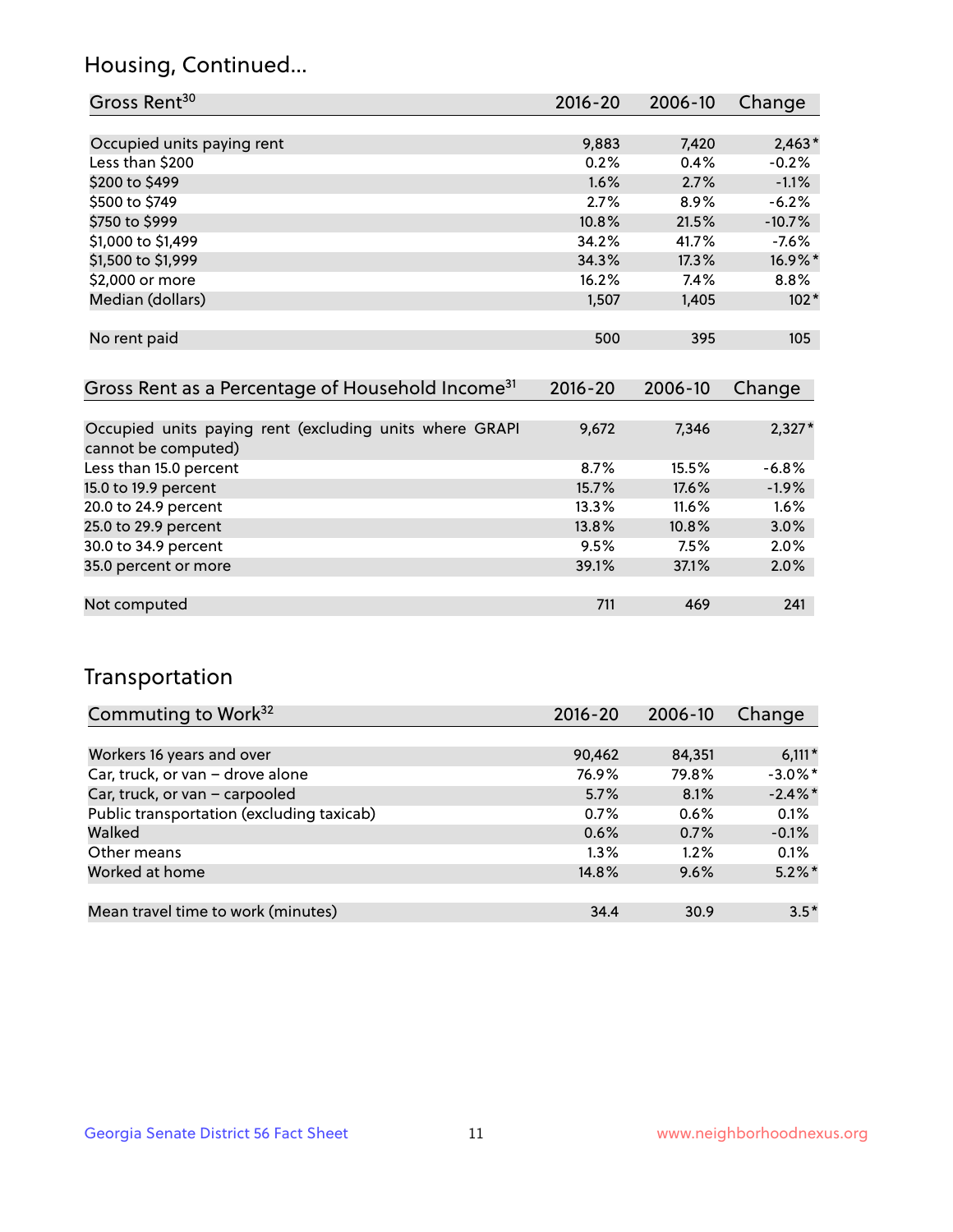## Transportation, Continued...

| Vehicles Available <sup>33</sup> | $2016 - 20$ | 2006-10 | Change   |
|----------------------------------|-------------|---------|----------|
|                                  |             |         |          |
| Occupied housing units           | 67,017      | 60,279  | $6,738*$ |
| No vehicles available            | 2.1%        | 2.2%    | $-0.2%$  |
| 1 vehicle available              | 21.4%       | 21.9%   | $-0.4%$  |
| 2 vehicles available             | 49.4%       | 49.2%   | 0.2%     |
| 3 or more vehicles available     | 27.1%       | 26.6%   | 0.5%     |

#### Health

| Health Insurance coverage <sup>34</sup>                 | 2016-20 |
|---------------------------------------------------------|---------|
|                                                         |         |
| Civilian Noninstitutionalized Population                | 182,104 |
| With health insurance coverage                          | 93.9%   |
| With private health insurance coverage                  | 83.4%   |
| With public health coverage                             | 22.2%   |
| No health insurance coverage                            | 6.1%    |
| Civilian Noninstitutionalized Population Under 19 years | 47,484  |
| No health insurance coverage                            | 3.4%    |
| Civilian Noninstitutionalized Population 19 to 64 years | 104,659 |
| In labor force:                                         | 85,880  |
| Employed:                                               | 82,475  |
| With health insurance coverage                          | 92.9%   |
| With private health insurance coverage                  | 91.1%   |
| With public coverage                                    | 3.9%    |
| No health insurance coverage                            | 7.1%    |
| Unemployed:                                             | 3,406   |
| With health insurance coverage                          | 66.3%   |
| With private health insurance coverage                  | 64.3%   |
| With public coverage                                    | 3.2%    |
| No health insurance coverage                            | 33.7%   |
| Not in labor force:                                     | 18,779  |
| With health insurance coverage                          | 88.7%   |
| With private health insurance coverage                  | 78.3%   |
| With public coverage                                    | 15.9%   |
| No health insurance coverage                            | 11.3%   |